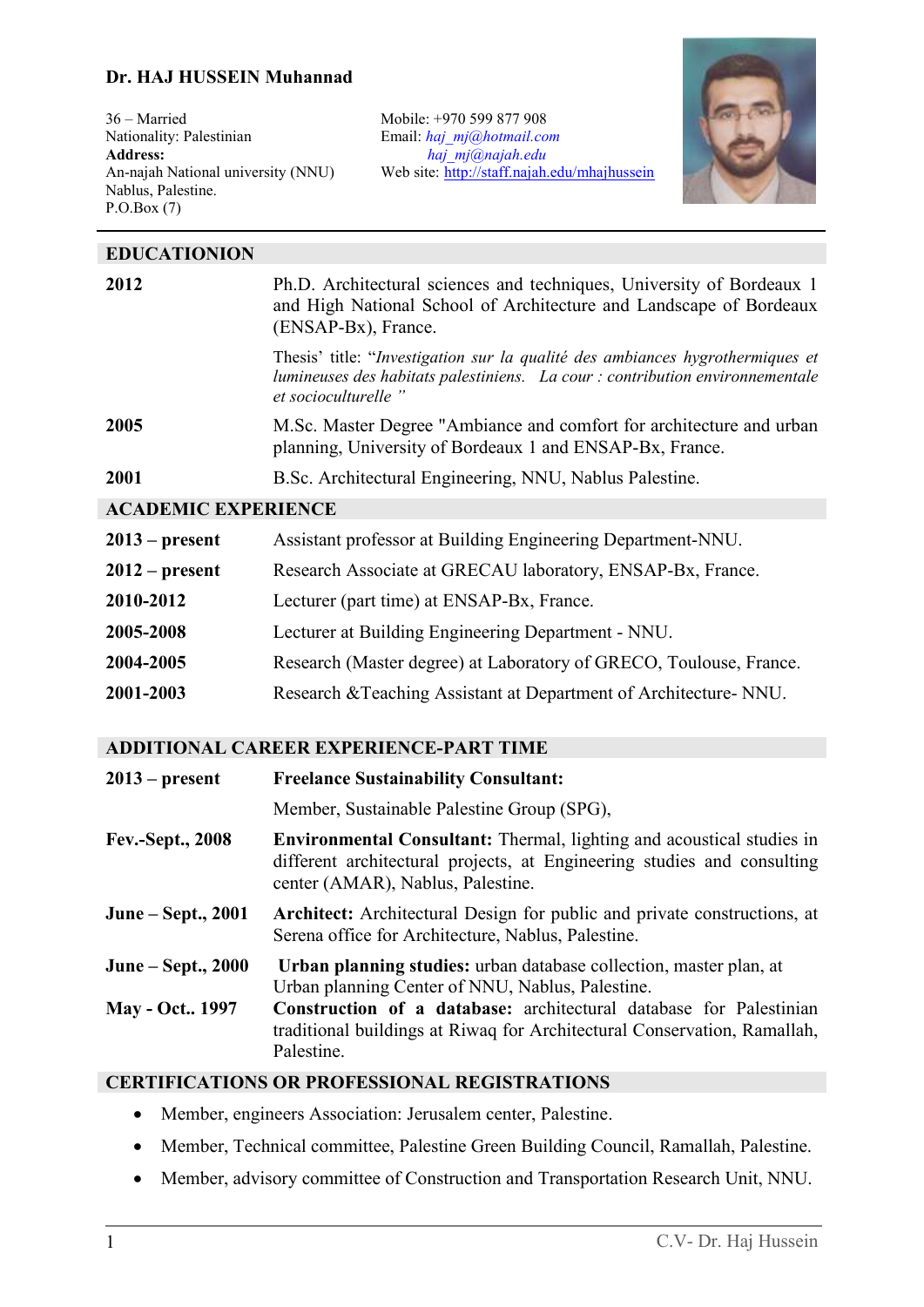### **SOCIAL & ORGANIZITIONAL SKILLS**

- **Coordinator**, *Al-Maqdisi-partner-oriented research project*, *Towards Zero Energy School in Palestine*, financed by the French government, Palestine. 2013-2015.
- **Memeber**, *Al-Maqdisi-partner-oriented research project*, *Improving residential building energy and environmental performance in Palestine*, financed by the French government, Palestine. 2016 -2018.
- **Member**, *pilot committee, Environment, Energy, Sustainable development*" (ARCUS-E2D2), France, 2014.
- **Member of the scientific committee**, 31<sup>th</sup> International Conference "PLEA 2015 Architecture in (R)evolution", Italy, Sept. 2015.
- Member of the scientific committee, 1<sup>st</sup> International Conference on Civil Engineering ICCE, NNU & Engineers Association, 2013.
- Member of the scientific committee, 5<sup>th</sup> International Energy Conference, Engineers Association, 2014.
- *Member, scientific committee*, faculty of Engineering & IT, NNU, 2013-Present.
- **Ph.D Jury member,** entitled: "*L'habitat durable en Arabie Saoudite: Dimension climatique et socio-culturelle. Cas d'étude: La ville de Djeddah*", University of Bordeaux, France, 7 January 2015.
- **Ph.D Jury member,** entitled: " *L'architecture en terre crue dans la vallée du Jourdain ;Une filière en reconstruction…temporaire*", University of Versailles, France, 7 Octobar 2015.

## **AWARDS**

- Best poster presentation award  $(1<sup>st</sup>$  place): Sustainable house in Palestine, International Conference on Renewable Energy: Generation and Applications (ICREGA'14), Al-Ain, United Arab Emirates, 2014
- PhD. Scholarship, French government, 2008.
- MSc. Scholarship, French government, 2003.
- Honorable mention, UNESCO and the municipality of Nablus, Urban & architectural design Competition for public spaces in the old city of Nablus, 2005.

# **COURSES TAUGHT**

- 
- 
- 
- Architectural design basics Energy efficient building
- 
- Building simulation
- Acoustics Thermal in building
- Integrated architectural design Sustainable Architecture (master level)
- Building Illumination Architectural Design Studio
	-
- Graduation project Environmental design studio (in France)

#### **COMPUTER SKILLS**

- 
- Building performance simulation: Illustration/Editing: Photoshop, InDesign. designbuilder, Ecotect, Solene, dialux, Dialux-evo, Relux, Dialeurope, Zorba.
- Field measurements: Onset HOBOware pro. Qualitative analysis: Sphinx, SPSS.
- Microsoft Office. Drafting/Rendering: Sketchup, AutoCAD 2D/3D, Revit.
	-
	-